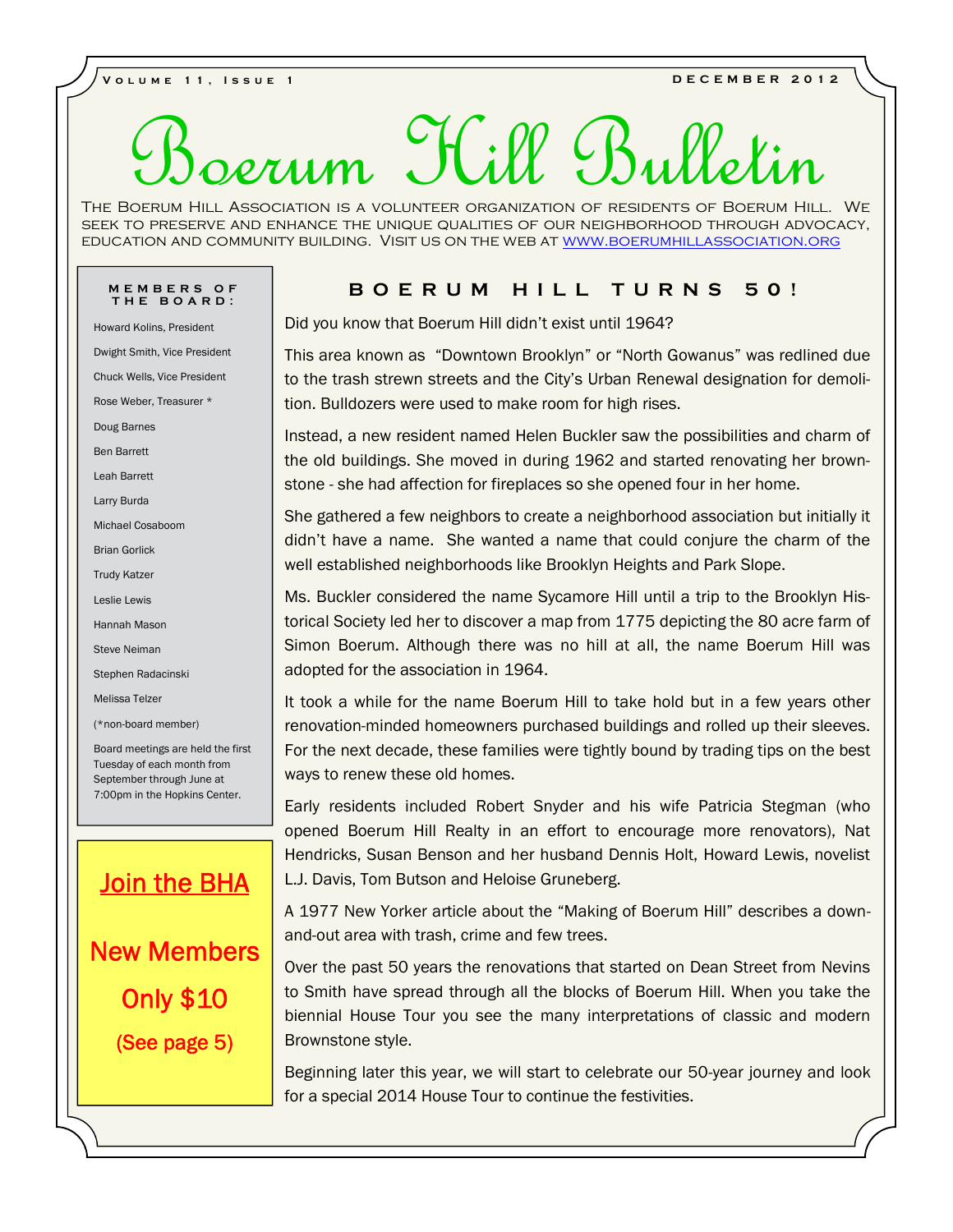# THE PRESIDENT'S MESSAGE<br>
THE PRESIDENT'S MESSAGE<br>
It do balance preservation and pro-As you can see, nothing stays the

The BHA continues to balance preservation and pro- As you can see, nothing stays the stays of gress.

Our recent down-zoning will protect our Brownstone charm as we learn to cope with the additional traffic from the events at the Barclays Center. There is occasional "carmageddon" but it could have been much worse. The coming 20 mph speed limit in the Neighborhood Slow Zone should discourage some of the cut-through traffic we endure. Look for this project to be completed next spring.

The renovation of 16 Sycamores Playground (on Schermerhorn Street, just west of Third Avenue) is complete! While we had hoped to cut a ribbon by the fall we're still excited to see the upgrades. Enjoy the quiet now as our little park will be joined by a 52-story residential tower just across the street by 2015. While that building is technically in downtown Brook-In community, lyn not Boerum Hill, we will welcome the residents when they arrive. **TREE GIVE-AWAY**<br>
During the warm months, Boerum Hill is a wonderfully While it will take many years for them to mature,

same for very long. We want to preserve our low-rise, leafy streets and continue to be a tight-knit, friendly community. Downtown residential construction will bring thousands of residents of the next decade who

will dine and shop on Atlantic Avenue and Smith Street. It's important to keep the charm that first brought us to Boerum Hill.

In 2013 and beyond, let's remember to live up to our reputation as a friendly place. Frequent the local shops and restaurants, water your street tree, plant flowers and keep the streets clean. Say hello to your neighbors and hang out on your stoop to watch the sun set. Take a moment to enjoy it all.

Howard Kolins, BHA President

in the front yards and have extensive gardens in the beauty to front or back yards. rear.

small trees that will be given away to local residents. weekend of April). Species may include dogwood, sour cherry, serviceberry, witch hazel, persimmon, black walnut, fig and sour cherry.

green place. Many neighbors plant beautiful flowers some can grow as high as 30 feet adding shade and ||

Inspired by this green spirit, the BHA has applied to April or early May possibly in conjunction with the | | the New York Restoration Project to receive 100 Hoyt Street Association Plant Sale (usually the last | | We intend to run the give-away on a weekend in late

> Once our request is confirmed we will send out further information about how to acquire a tree. We hope to give all 100 away in Boerum Hill.

# **COMMUNITY MEETING**

**Thursday, January 17th at 7:00pm**

**Belarusian Church, Atlantic Avenue and Bond Street**

**Topics include:**

 **The performance of our local Post Office and Boerum Hill Mohawk history**



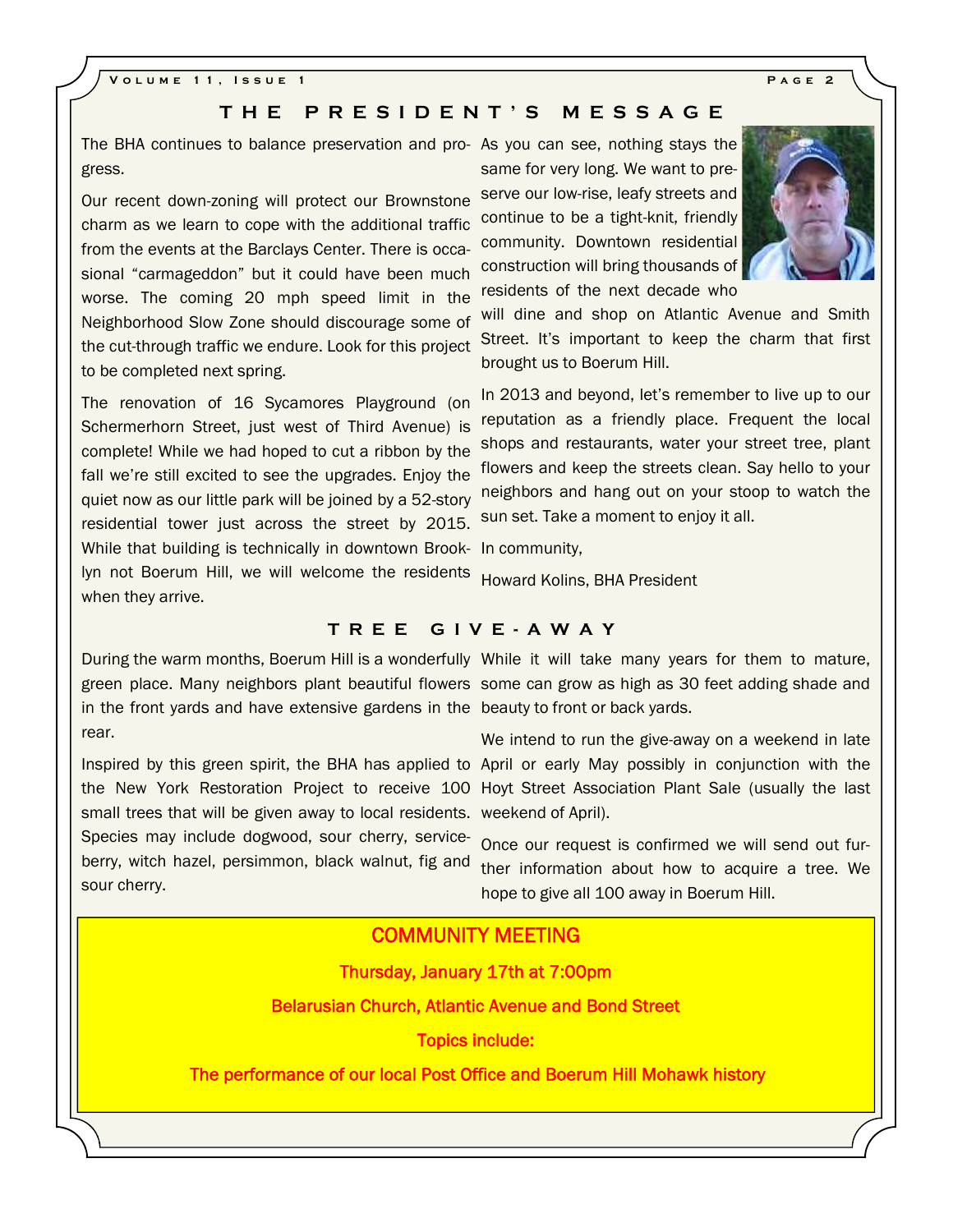**PAGE 3 BOERUM HILL BULLETIN** 

# PAGE 3<br>
O U R A N N U A L P O T L U C K H O L I D A Y P A R T Y<br>
W A S A H U G E S U C C E S S **W A L POT LUCK HOLIDAY PART**<br>W A S A H U G E S U C C E S S<br>d this annual tradition that

Over 110 people attended this annual tradition that kicks off the holiday season each year. For many years the party was at the beautiful home of Claire and Lewis Okser, the site of the former Cuyler Church. Several years ago, when so many wanted to attend, we realized it was time to give them a break and move to the Belarusian Church.



cheer.

The BHA purchased roast turkey, roast pork and side dishes from Cobblestone Foods and many neighbors showed off their culinary skills. Terry and John Urban



Local artist and children's book author, Melissa Clark brought *Guion, led the kids in making holiday crafts.*

derful ham and Jo Anne Simon and Bill Harris brought a second wonderful ham.

brought a won-

New members Jin and Hunter

Korean bulgogi

that was simply terrific and not something easily duplicated!

Local chef Joel Wolfe brought delicious fingerling potatoes (too bad for us he's retired!). Many others contributed salads, wine, dessert and an abundance of good cheer.

It was great to see old friends, new members and so many children.

Local artist and children's book author, Melissa Guion, led the kids in holiday craft making.

*Left: Lissa Wolfe and Eric Riley. Below: Bill Harris and Assembly Member Joan Millman.*



Santa dropped in to make sure all of us were staying on the "nice list." And Brooklyn's own Santa, Borough Prez Marty Markowitz, dropped by to spread holiday

 We urge you to brush up on your culinary skills and place a hold on the first Saturday of December 2013 for the next party!



*Spreading cheer: Claire Angelica with Borough President Marty Markowitz.*

*Left: Board VP, Chuck Wells with Gary Lee.*

*Below: Jim Crow, Carol Kolins and Marilyn Donahue-Schiller.*

*Below left: BHA President, Howard Kolins.*

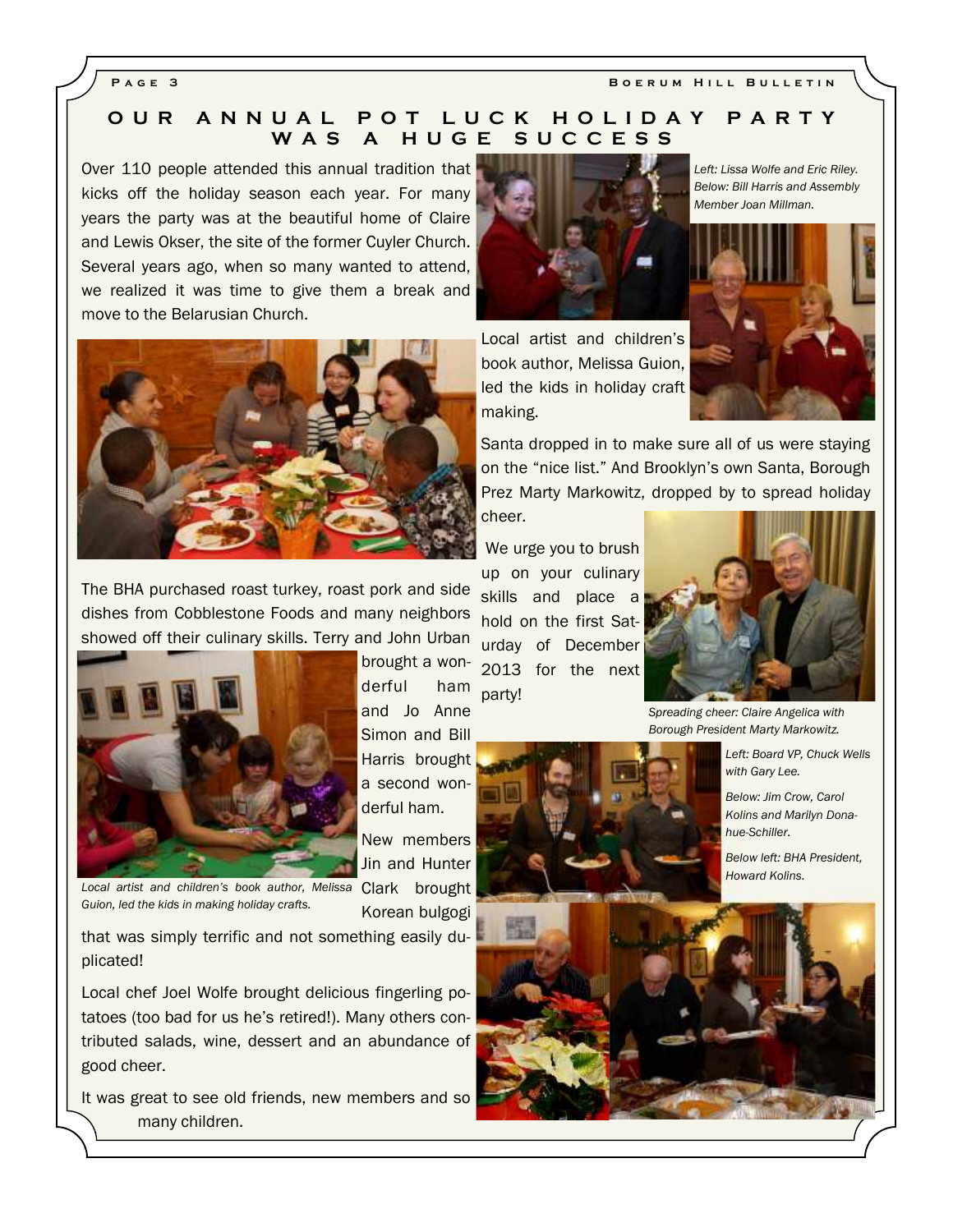# WE NEED YOU TO JOIN<br>THE BHA FOR 2013 **THE BHA FOR 2013 WE NEED YOU TO JOIN<br>THE BHA FOR 2013**<br>USE THE FORM ON THE<br>OPPOSITE PAGE TO

**C BHA FOR 2013**<br>
E THE FORM ON THE<br>
OPPOSITE PAGE TO<br>
JOIN OR RENEW **BHA FOR 2013**<br>THE FORM ON THE<br>PPOSITE PAGE TO<br>JOIN OR RENEW<br>OUR MEMBERSHIP **SE THE FORM ON THE<br>
OPPOSITE PAGE TO<br>
JOIN OR RENEW<br>
YOUR MEMBERSHIP<br>
-------------------------O PPOSITE PAGE TO<br>
JOIN OR RENEW<br>
YOUR MEMBERSHIP<br>
OUR 2012 HOUSE TOUR SPONSORS**<br>
want to thank all the people and businesses who contributed to the success of the House Tour. Please support them

We want to thank all the people and businesses who contributed to the success of the House Tour. Please support them with your business and thank them for being caring members of our community.

# **HEROES**

Terry Naini, *Town Real Estate* Jim Kerby, *Prudential Douglas Elliman*

## **PATRONS**

Broken English ,Jean Austin & Ellen Gottlieb, *Brooklyn Bridge Realty, Ltd* Joe Fuer, *The Corcoran Group* James Crow & Sue Wolfe, *The Corcoran Group* Tracy Makow, Esq. & Howard Brickner, *Brickner Makow LLP*

### **SPONSORS**

61 Local Bar Tabac Building on Bond Brian Scott Cohen, *Wells Fargo Home Mortgage* Abby Hamlin, *Hamlin Ventures* Sisi Keghida, *Schneider and Keghida, P.C.* Mile End Deli Rucola SAUL Restaurant

Peter McGuire & Jean Sardo, *Smith Hanten Properties* Kim Soule, *The Corcoran Group* Troutbrook Development - Fairfield Inn and Suites

Brooklyn Marriott, Boerum Hill

Emily Fisher, Halstead Properties

## **FRIENDS**

Susan Peck, *Citibank Retail Partnership Sales* Trezza Management Annie's Blue Ribbon General Store

Exit 9

Festival Five Records

**GRDN** 

Gumbo

Sterling Place

### **RECEPTION DONORS**

Brooklyn Fare Sahadi's Sterling Wines Trader Joe Zap Wines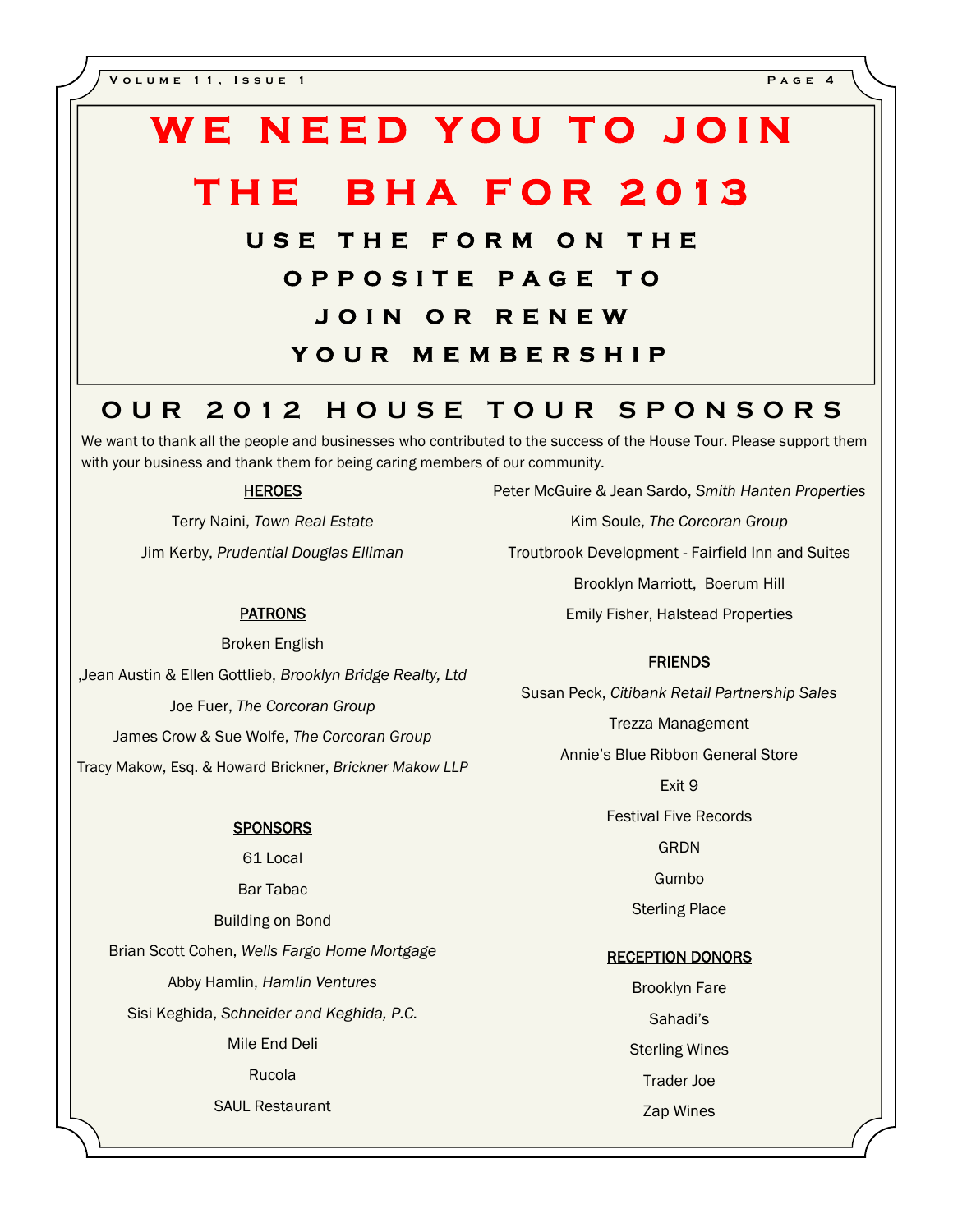| PAGE 5                                                                                                       | BOERUM HILL BULLETIN<br>BECOME A MEMBER OF THE<br>BOERUM HILL ASSOCIATION                                                                                                                                                                                                               |
|--------------------------------------------------------------------------------------------------------------|-----------------------------------------------------------------------------------------------------------------------------------------------------------------------------------------------------------------------------------------------------------------------------------------|
|                                                                                                              |                                                                                                                                                                                                                                                                                         |
|                                                                                                              |                                                                                                                                                                                                                                                                                         |
|                                                                                                              |                                                                                                                                                                                                                                                                                         |
|                                                                                                              |                                                                                                                                                                                                                                                                                         |
|                                                                                                              |                                                                                                                                                                                                                                                                                         |
| Your contact info will never be shared or sold, and you may opt out of any communications at any time.       |                                                                                                                                                                                                                                                                                         |
| Yearly Membership (open to all residents of Boerum Hill)                                                     | <b>D \$10 - NEW MEMBERS ONLY</b>                                                                                                                                                                                                                                                        |
| $\Box$ \$25 - Individual and $\Box$ \$25 - Individual                                                        | □ \$15 - Individual Senior/Student/Low-income                                                                                                                                                                                                                                           |
| □ \$40 - Family and the state of the state of \$25 - Family* Senior/Student/Low-income                       |                                                                                                                                                                                                                                                                                         |
| Business Supporters (listed on BHA website, newsletters, and other publications)<br>□ \$125 - Business Donor | □ \$250 - Business Sponsor                                                                                                                                                                                                                                                              |
| size are always welcome and help support the important work of the BHA)                                      | Contributions (Not a resident or business owner? Or checked a box above but still want to do more? Contributions of any                                                                                                                                                                 |
| $\Box$ + \$100 "Good Neighbor                                                                                | □ + \$250 "Neighborhood Hero!" □ + \$_______ Other                                                                                                                                                                                                                                      |
| tivities.<br>vote.                                                                                           | June board election. All others, including business supporters, may not vote but are welcome at all BHA events and ac-<br>* Family memberships (2+ adults in the same household), are entitled to two votes. Individual members receive one<br><b>Contribute Your Talent and Energy</b> |
|                                                                                                              | Join your neighbors who volunteer to work on BHA activities and community priorities. Identify your areas of interest.                                                                                                                                                                  |
| □ Atlantic Yards                                                                                             |                                                                                                                                                                                                                                                                                         |
| □ Block Captain (help distribute BHA notices on your block)                                                  | □ Public Relations and Communication (neighborhood<br>calendar, block associations, press releases, etc.)                                                                                                                                                                               |
| □ Boerum Hill History                                                                                        | □ Parks and Playgrounds (improving Douglass/Greene                                                                                                                                                                                                                                      |
| Community Events (meetings, holiday party, house tour)                                                       | Park)                                                                                                                                                                                                                                                                                   |
| □ Greening & Neighborhood Beautification                                                                     | □ Quality of Life (public safety, sanitation, recycling, noise)                                                                                                                                                                                                                         |
| $\Box$ Land Use (development, zoning, building noise)                                                        | □ Technology (website, email, online tools)                                                                                                                                                                                                                                             |
|                                                                                                              | □ Traffic and Transportation (transit, parking, etc.)                                                                                                                                                                                                                                   |
| $\Box$ Land marking                                                                                          |                                                                                                                                                                                                                                                                                         |
| $\Box$ Membership (recruitment, member services)                                                             | □ Tutoring (homework help to neighborhood youth)                                                                                                                                                                                                                                        |